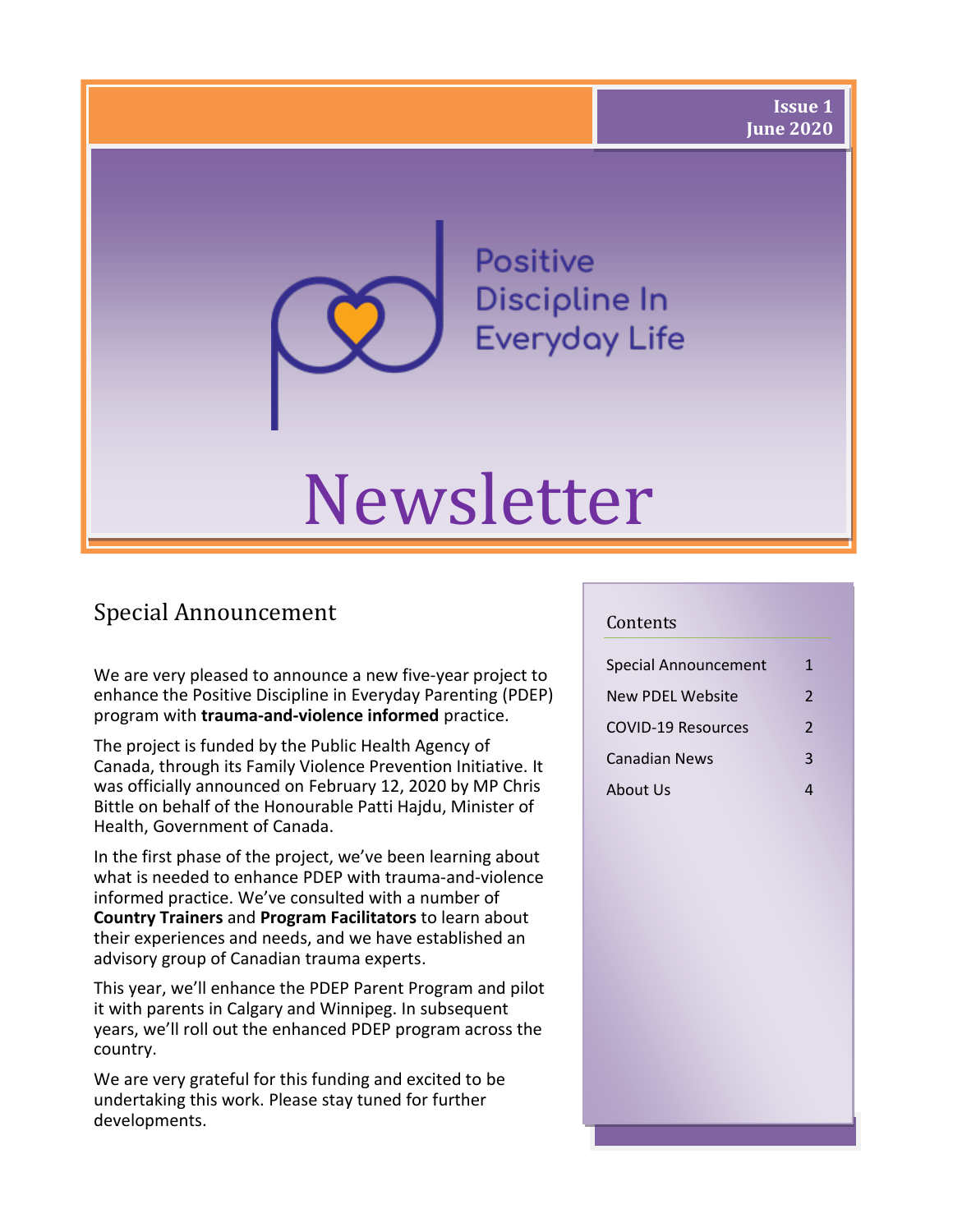

# **2** New PDEL Website

We have recently transitioned to a new website: [www.positivedisciplineeveryday.com](http://www.positivedisciplineeveryday.com/)

On the website you can find information about the PDEL team, the PDEP program, where the program is offered and evaluation results from around the world. We invite you to visit often.

The website hosts a secure portal for trained Program Facilitators and Country Trainers, where they can register to access the most up-to-date materials. Please check it out – we have just updated the PowerPoint slides.

*If you are a trained PDEP Program Facilitator and have not yet registered on the website, please contact Cyma Tolaj [\(ctolaj.pdel@outlook.com\)](mailto:ctolaj.pdel@outlook.com) for information.*

On our COVID-19 Resource Page, you can find:

- A video narrated by Dr. Joan Durrant explaining how the principles of PDEP apply in the time of COVID-19
- An interactive PDEP model with videos of techniques to help ourselves and others regulate their stress responses
- A PDEP COVID-19 Information Kit
- The PDEP Parent Book for free download
- The PDEP Primer for free download

## COVID-19 Resources

The global spread of the COVID-19 pandemic has forced us all to adjust to a new way of life. Although we don't yet know how this will impact our future, there is much we can do today to help ourselves, parents and children to feel socially connected, safe, and secure.

When working with parents and caregivers, we need to:

- Regulate our own stress responses and help parents practice self-regulation techniques.
- Stay focused on our long-term goals for families, and help parents stay focused on their long-term parenting goals.
- Help parents understand how children think and feel by considering their stage of development and their temperament, in light of the new stressors they are facing.
- Try our best to consistently provide warmth and structure - and help parents to do the same.

We have created a COVID-19 Resource Page on our website to explain how the PDEP approach can be helpful during the pandemic.

[https://positivedisciplineeveryday.com/covid19](https://positivedisciplineeveryday.com/covid19-resourcepage) [resourcepage](https://positivedisciplineeveryday.com/covid19-resourcepage)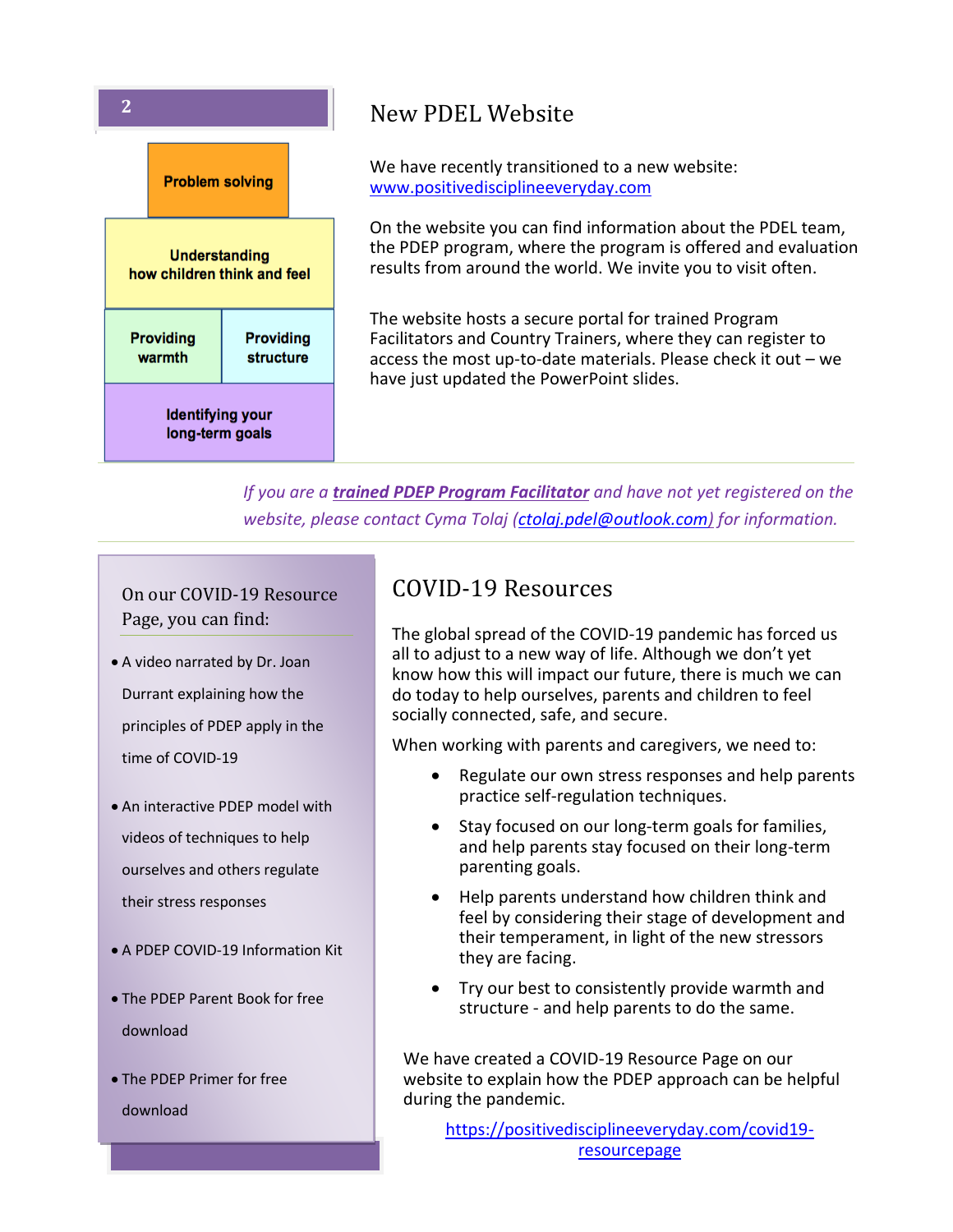

Canadian News

To date, **more than 800** people have participated in the PDEP Facilitator Training! We've trained Program Facilitators from almost every province and territory: Nunavut, British Columbia, Alberta, Saskatchewan, Manitoba, Ontario, Quebec, New Brunswick, Nova Scotia, PEI, and Newfoundland.

**97%** of those we have trained report that they were satisfied with the training. Participants have told us, for example:

*"I am so appreciative of a program that is child rights based, that teaches parents to be proactive as opposed to reactive."*

*"I like how one step of the program leads to the next and how the repetition encourages and reinforces learning and how it all relates to long-term goals established by participants at the onset of the program."*

**Over 95%** would recommend the training to others. They have commented, for example:

*"I will recommend this program to everyone I know, as I know it is a program for everybody and it's never too late to start using it. The program provides an intrinsic way to motivate parents to see their children's behaviour in a different light."*

*It empowers parents with knowledge and tools for a more warm, trusting, and guided relationship with children and respects their rights.*

After participating in the training, many noted changes in how they interact with children and clients. For example:

*"I really understand the importance of putting myself in the child's shoes. If you can understand the feelings behind the behaviour you will better be able to meet any challenge that may arise."*

*"I learned that I have to think through the information I am about to facilitate and have a good perspective of things in order to be sensitive to parents' experiences and be very careful not to unintentionally blame or judge."*



Evaluation Results from Facilitator Trainings across Canada:

After taking the training:

- 97% believed more strongly that adults shouldn't physically punish children.
- 95% believed PDEP will be useful in helping parents reduce their use of physical punishment.
- 95% believed more strongly that parents should ask children their point of view.
- 96% believed PDEP will be useful in helping parents communicate better with children.
- 93% believed PDEP will be useful in helping parents control their anger.
- 99% believed PDEP will be useful in helping parents build a stronger relationship with children.